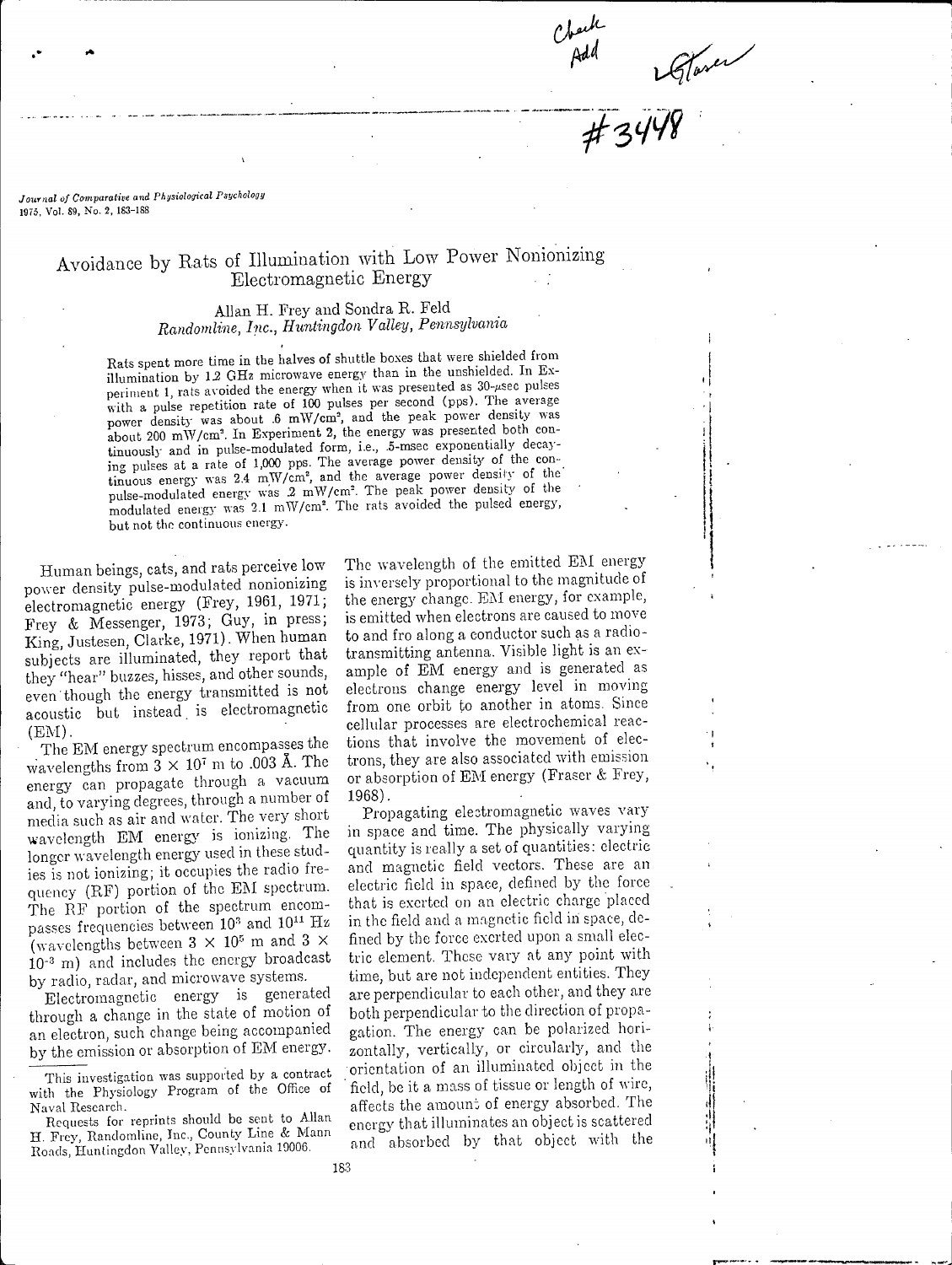amount of energy absorbed being a complex function of many factors, such as the wavelength of the energy, size of the object, and electrical characteristics of the object.

One can illuminate biological objects with EM energy in what could be called the typical mode, i.e., in the free-field, far-field situation. This is essentially the exposure we get from the energy emitted by TV and radio stations.<sup>2</sup> By free field, we mean that the energy propagates through space without significant reflection back upon the subject of interest. By far field, we mean that the subject is more than several wavelengths from the antenna so his exposure to the energy is where the EM energy is more or less organized and evenly distributed as it moves through space. One can also set up special situations such as a multimode cavity, e.g., a microwave oven, in which the energy exposure is quite different from freefield, far-field exposure. Details on multimode cavities can be found in a report by Justesen, Levinson, Clark, and King (1971).

Electromagnetic energy can be emitted continuously, or it can be modulated in various ways, e.g., sine wave, pulse, etc. This is significant from the biological standpoint, both in terms of effect obtained and in terms of measurement of the energy that illuminates the object of interest. For example, photic driving occurs with properly pulsed modulated light, but not with continuous light. Also, if the energy is modulated, then the average amount of energy in the field is less than the value of peak energy.

Typically the energy is measured in terms of average power density, i.e., mW/cm<sup>2</sup>. Measurement of this energy is a difficult problem, because any object introduced into the energy field constitutes a discontinuity that results in errors of measurement. Directional effects, focusing effects, occurrence of spurious frequency modes, and other factors combine to make energy measurement in the free field difficult. Further, the processes by which tissues are affected by EM energy are not fully understood. These matters are discussed more fully elsewhere (Frey, 1965,  $1971$ .

Analytical reviews (Frey, 1971; Presman, 1970) of the biophysical response to EM

energy illumination suggest that data on the RF hearing phenomena and other reported effects have implications for improving our understanding of transfer and storage of information in the nervous system. Yet no behavioral studies with animals in the free field have been reported with sufficient data to allow an evaluation of sensory and possible motivational properties. The few behavioral experiments that do provide adequate information on the parameters of energy exposure, e.g., King, Justesen, and Clark (1971), were done with rats in a multimode cavity. The marked differences between cavity and free-field exposures dictate caution in attempting to generalize between them. But we can note that in the former, evidence of perception of low densities of microwave energy by appetitively motivated rats did not appear. In the latter study, rats under aversive motivation readily discriminated the energy. Although the authors interpreted the discrepancy in terms of a presumed low saliency of the microwave stimulus, it is just as feasible to postulate that the stimulus of the microwave energy was itself aversive.

Prior work and a pilot study by us suggested that rats might perceive and avoid pulse-modulated energy in a shuttle box situation. The experiments reported here were designed to determine whether pulsed microwave energy illumination has reliable motivational properties at low average power densities.

#### METHOD

### Experiment 1

The source of energy was a pulsed microwave triode generator adapted for our experimental work. The energy was conveyed by a Model 874 General Radio Co. air line and RG-8 cable to a model 11-1.1 Scientific Atlanta coaxial-to-waveguide adaptor and standard gain horn antenna. (Slayton, 1955). The antenna emitted the energy into an RF anechoic chamber that was constructed of Eccosorb FR-340 absorbing material that minimized spurious reflections so as to create an essentially free-field condition. The frequency of the energy was 1.2 GHz, the pulse width was 30 usec, and the repetition rate was 100 pulses per second (pps). The emitted energy was horizontally polarized.

Energy densities were measured before and af-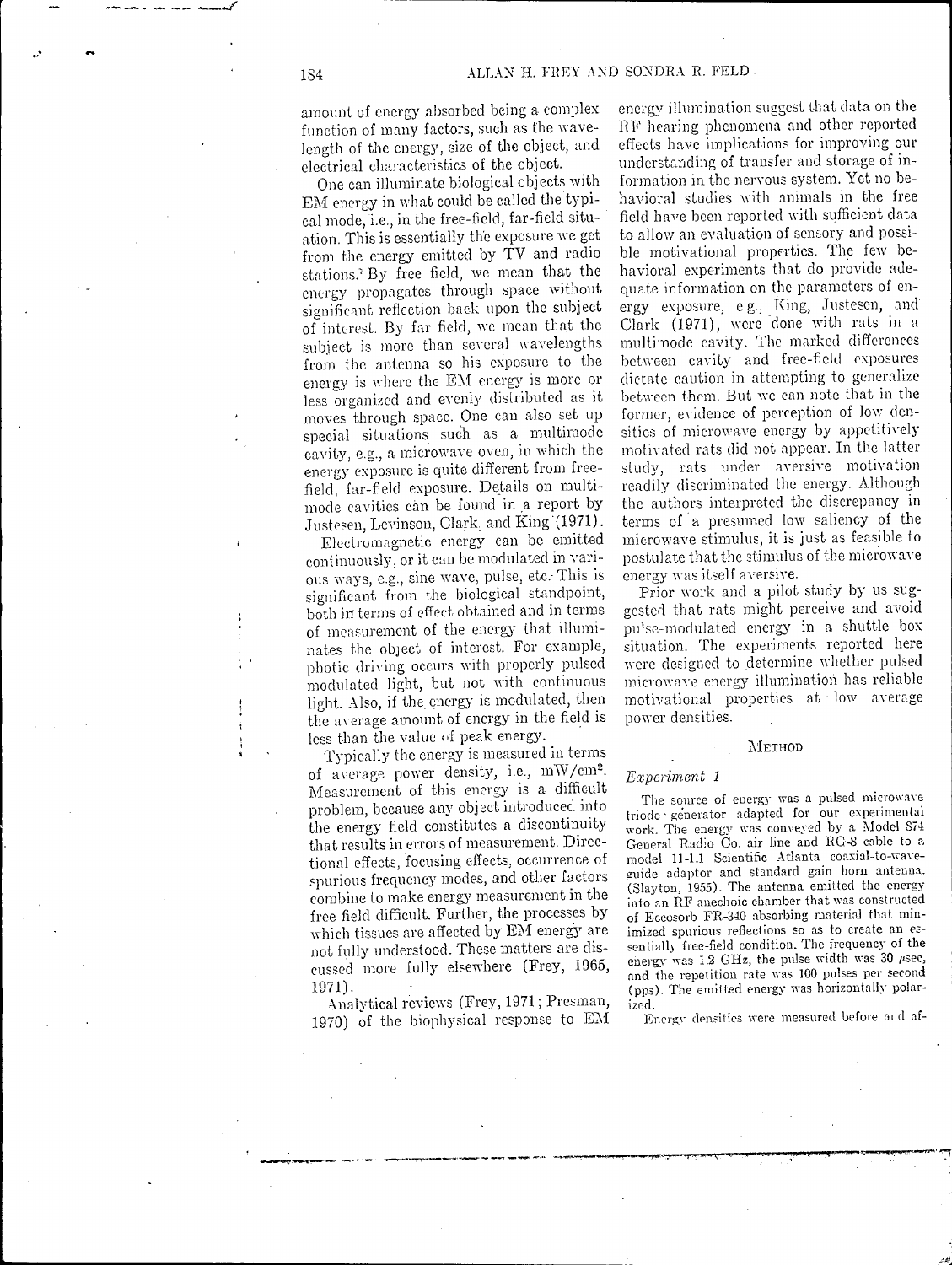

## PLANE OF PROPAGATION

FIGURE 1. Shuttle boxes used in Experiment 1. (Each half was  $22 \times 21 \times 30$  cm. high. Two horizontal polystyrene rods near the top supported a perforated acrylic lid on each half.)

ter each session within each half of a shuttle box by a half-wave dipole antenna located 6 cm above the floor of the box. The dipole was connected by an RG-58 coaxial cable to a Microlab Model AF-20 atlenuator that was located outside of the chamber. The cable within the chamber was oriented for minimum field perturbation during measurement. The attenuator was connected to a Hewlett-Packard Model 477B thermister mount and then to a Hewlett-Packard 430C power meter.

Shuttle boxes were designed for use in a microwave energy field. In Experiment 1, two boxes (see Figure 1) were constructed of acrylic, since this plastic has been used frequently to expose animals to RF energy and, if well oriented, has little effect ou an EM field. The two halves of each shuttle box were independently suspended on 2-cm-diam. were macpensivene rods. Each half measured  $22 \times 21 \times 30$  cm. The two halves were loosely connected on each side by a nylon bolt and nut which could slide in a vertical slot. Between the halves was a 6-cm-high acrylic hurdle, on the top of which was mounted a phenolic roller to keep the animals from standing on the hurdle. The sides and top of the box were perforated by .6 cm-diam. holes spaced 6 cm apart to allow for circulation of air. Two polystyrene rods supported each perforated acrylic lid, and a third rod on top secured the lid. A shield of Eccosorb material was placed between the emitting antenna and one half of each shuttle box. Optically opaque paper was attached to both halves of the box on the side toward the antemia so that the subject could not see the shield. A mercury switch,  $1.3 \text{ cm} \times .6 \text{ cm}$ , was attached to the underside of each half of each box to register the subject's location on an Esterline

Angus event recorder. The switches were carefully oriented to minimize interactions with the RF field. Each swirch activated a pen on the recorder so that a continuous record of the rat's location within a shuttle box was obtained.

The horn antenna's field pattern was sufficiently broad to permit two shuttle boxes to be illuminated simultaneously. The boxes were mounted on wooden tables for minimum disturbance of the field and were located in the far-field region of the RF anechoic chamber. The right half of Box A and the left half of Box B were shielded from the RF energy to control for a possible side preference by subjects. The average power density of the energy that illuminated the unshielded half of Box A was measured at  $.4 \, \text{mW/cm}^2$ ; the peak power density was 133 mW/cm<sup>2</sup>. The measured average power density of the energy in the shielded half of Box A was 2% of that in the unshielded half. The unshielded half of Box B was exposed to .9 mW/ cm<sup>2</sup> average power density and 300 mW/cm<sup>2</sup> peak power density. The shielded half of Box B was exposed to 7% of the unshielded level.

Eight experimentally naive male Sprague-Dawley rats, approximately 125 days old and weighing approximately 250 g at the start of the experiment, were used. They were housed in plastic cages and had free access to food and water. The day/night cycle (12: 12) was reversed. The animals were frequently handled by an experimenter for a minimum of a week after being obtained and were habituated to the home cages and shuttle boxes. A small amount of litter of the type used in the home cages was used in the shuttle boxes and was changed at the end of each animal's habituation session. At the end of the period of familiarization,

--------------~~-r\_,\_~ .. -- --

*ii*  !I ,l !! < • •. <sup>~</sup>

:, '

 $\mathcal{F}_{\mathcal{A}_{\mathcal{A}}}$ 

; *:,*  "'

...,~ , ·, .,.

,. '••

. ,

'--~

 $\mathcal{N}_{\rm eff}$  . -  $\mathcal{N}_{\rm eff}$ 

 $\cdot$  .

. For any  $\mathcal{L}^{\infty}$  ,  $\mathcal{L}^{\infty}$  ,

·,I

I

,,.;\_'

j ..... <sup>I</sup>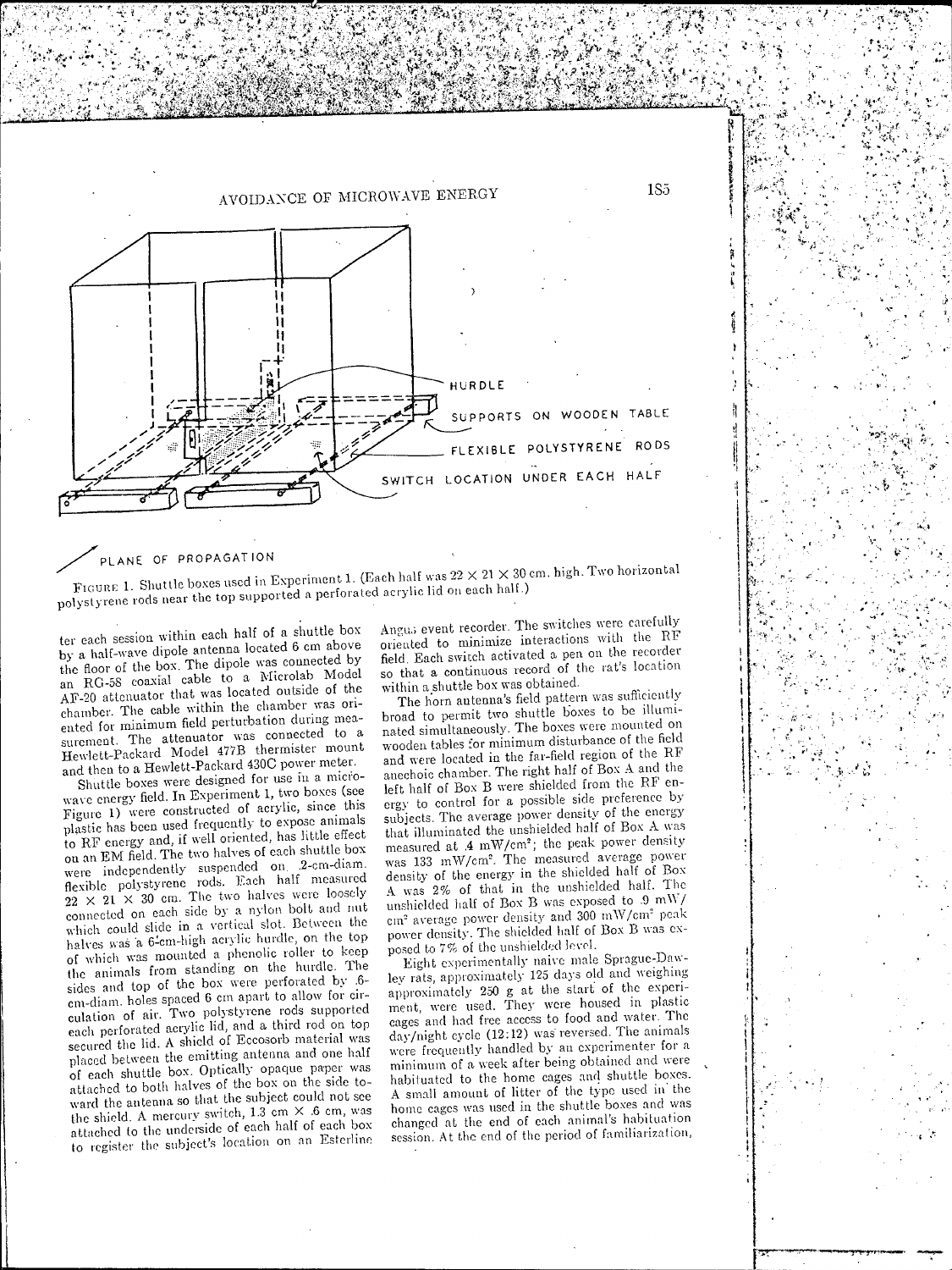animals were randomly assigned either to the experimental group (illumination by pulsed energy) or to the control group (sham illumination).

Testing was carried out in the RF anechoic chamber under dim lighting so that the animals would be active. Each animal had seven 90-min test sessions in the RF anechoic chamber. The assignment to one of the two shuttle boxes and the order and time of day of exposing each animal were randomized. Prior to each day's sessions, all equipment was turned on, tested, and adjusted. A rheostat on the energy source was turned up to emit RF energy into the anechoic chamber when the animals in the chamber were from the illuminated group. When controls (sham-illuminated animals) were used, the rheostat on the energy source was not turned up, and no energy was emitted into the RF anechoic chamber. Temperature readings were taken several times each day inside the shuttle boxes; they neither deviated from the normal room temperatures (approximately 22° C) found elsewhere in the laboratory, nor did they deviate in association with experimental and control conditions.

### *Experiment 2*

f i i r<br>Fransk skrivet<br>Fransk skrivet

~  $\frac{1}{2}$ I l ' I

The design of the shuttle box and the parameters of illumination were changed to permit the gathering of additional information. A new shuttle box was constructed of white polystyrene sheet which minimizes residual reflections of incident EM energy insofar as it is possible with practical- materials. We also changed the suspension of the box so that the bottom was a single sheet of polystyrene balanced as a seesaw on a 2-cm-high wooden wedge which permitted limited travel  $(1)$ cm). The mercury switches were replaced with rnicroswitches, one at each end of the box. Only one box was used in the chamber, and the shielding was varied randomly from side to side. The source of energy was a Microdot Model 411A power oscillator that was connected directly to the RG-8 cable. The oscillator permitted us to use three exposure conditions: pulsed illumination, continuous illumination (CW), and sham illumination.

The pulsed-illumination group was exposed to a peak power density of  $2.1 \text{ mW/cm}^2$  and to an average power density of  $.2 \, \text{mW/cm}^2$ . The CW group was illuminated with an energy level of 2.4 mW/cm<sup>2</sup>. Peak power was estimated by measurement of oscilloscope waveforms and was verified by extrapolation from measurements of average power. Each .5-msec pulse had a 1.0-µsec rise time and then decayed exponentially to less than ½ of the peak amplitude. Several experiments have in- 'dicated that rise time may be critical and that decay time is not (Frey & Messenger, 1973; Frey, unpublished data, 1965). The pulse repetition rate was 1,000 pps.

Each of 18 female Sprague-Dawley rats was randomly assigned to one of the three exposure

groups. There were four exposure sessions for each animal, and each session was 30 min in duration. Order of exposing subjects and the side of the shuttle box that was shielded during each session were randomized.

#### RESULTS

During Experiment 1, most of the animal's activity occurred during the first 30. min in the shuttle boxes. Thus, in Experiment 2, the length of the test sessions was  $30$ min.

The first 30 min of data were evaluated by use of the Mann-Whitney  $U$  test. In Experiment 1, the animals in the pulse-illuminated group averaged 29% of their time in the unshielded half of the shuttle box compared with 57% for rats of the sham-illuminated group. The difference is significant ( $U = 0$ ,  $p = .014$ ). An aversive effect was apparent within 15 min, since the respective proportions of time spent in the illuminated side within the first 15 min were  $32\%$  and  $54\%$ for experimental and control groups, respectively  $(U = 1, p = .029)$ . The effect was consistent over 7 days of testing, and the animals responded similarly in Boxes **A** and B, even though the boxes' unshielded halves differed in the amount of energy that illuminated them.

The mean number of hurdle crossings was seven per session for experimental subjects and 15 for controls  $(U = 0, p = .014)$ . Fecal boluses were counted in each half of each box after each session as crude measure of emotionality. \Vhen the time spent in each half of the box was taken into account, the two groups did not differ. There were no significant differences between groups on means of final weight or amounts of weight gained.

In Experiment 2, the power density was reduced to what we believed would be near threshold levels. Three groups were used: pulse illuminated, CW illuminated, and sham illuminated. We expected that avoidance would not appear as soon as it did with the higher power levels used in Experiment 1. This may be noted by comparing the three exposure groups during the first two sessions and comparing them again during the last two sessions of the four-session sequence. The data for the first two of the four sessions

,::\_--i·. \_,..., ~ op: ,~==r=.,:;.; •CCVJ:. ,4v'¢\_ l

f,'•

 $\sim$   $\sim$   $\sim$   $\sim$   $\sim$   $\sim$ 

<sup>~</sup>.i .....

 $\mathbb{R}^n$ 

.-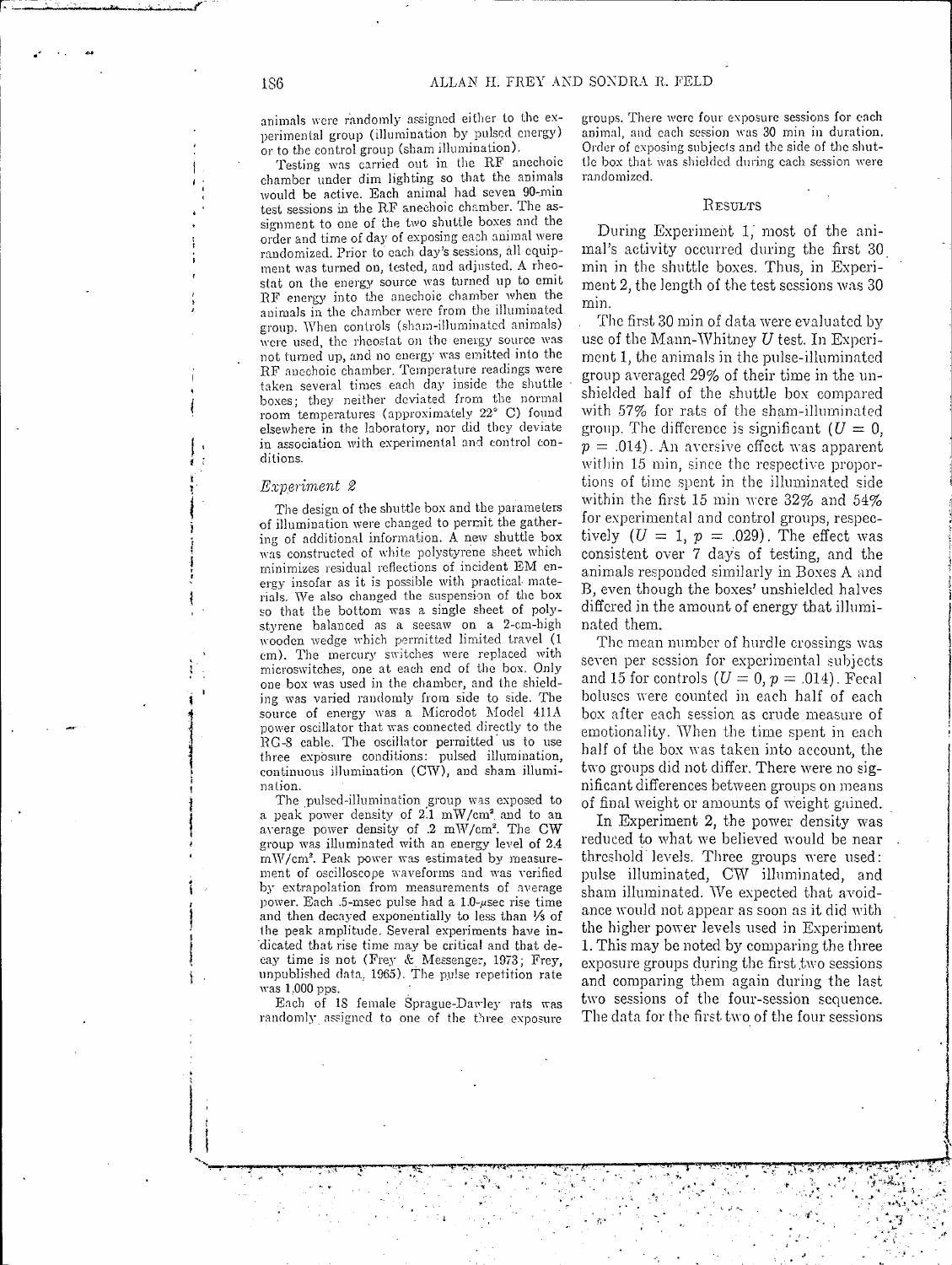# AVOIDANCE OF MICROWAVE ENERGY

show that the pulse-illuminated group, the continuous-illuminated group, and the sham-illuminated group of animals averaged, respectively, 60%, 64%, and 58% of their time in the unshielded half of the shuttle box. The differences are not significant (pulse vs. CW:  $U = 15, p > .05$ ; pulse vs. sham:  $U = 18$ ,  $p > .05$ ; sham vs. CW:  $U = 18, p > .05$ ). In contrast, the data for the last two sessions show that the pulseilluminated group, the CW-illuminated group, and the sham-illuminated group of animals averaged, respectively, 30%, 64%, and 52% of their time in the unshielded half of the shuttle box. The difference between the pulse and CW groups is significant  $(U =$ 4,  $p = .013$ ) as is the difference between the pulse and sham groups  $(U = 4, p = .013)$ . There was no significant difference between the CW and sham groups  $(U = 13, p > .05)$ . A Wilcoxon matched-pairs signed-ranks test showed that the slight difference between the means of the first two and last two sessions of the sham-illuminated group was not significant.

### DISCUSSION

The data reveal that rats tend to avoid low-intensity pulse-modulated EM energy in the free field. The data obtained in Experiment 1 suggest that less than 130 mW/ cm<sup>2</sup> peak power density and less than .4 mW/cm2 average power density are needed to produce aversion. The data of Experiment 2 indicate that energy at 2.1 mW/cm<sup>2</sup> peak and .2 mW/cm<sup>2</sup> average power density is also avoided and may be approaching a perceptual or motivational threshold. Continuous illumination did not appear to influence the shuttle box behavior of the animals, even though the average power density was higher than that avoided by pulse-illuminated subjects.

It was noted in the introduction that King et al. (1971) used the special situation of the multimode cavity with rats. They found conditioning of suppression to energy exposure, but were not able to produce an appetitively motivated discrimination in the rat. Frey (1965) reports avoidance conditioning of the eat in the free field with this

energy. With the data reported here on avoidance of illumination by rats, the possible relationship between free-field illumination and cavity exposure would seem to be worth exploring. Determination of the reason for the effectiveness of this energy in the avoidance situation but not in the appetitive situation may be of considerable significance. The results we report here that show avoidance of the energy under several different exposure conditions provide a means to approach the question of the mechanism of RF energy's effect on behavior and the biophysical basis for the behavior. Frey, Feld, and Frey (in press), using this approach found, with the energy parameters described in Experiment 2, that pulsed energy significantly affected fluorescent dye-protein complex penetrability of the brain barriers of the diencephalon, whereas CW energy only slightly affected penetration. Thus, we have correlated findings at the physiological and behavioral levels of observation. Such approaches may well lead to an identification of mechanism.

There are many possible mechanisms for RF energy effects on the nervous system and behavior (Frey, 1971). The writers would hesitate to go beyond the foregoing suggestion of association in speculating on mechanisms. We would rather minimize speculation and emphasize that we provide here a verified behavioral approach to the question of mechanism.

## **REFERENCES**

- Frazer, A., & Frey, A. H. Electromagnetic emission at micron wavelengths from active nerves. Biophysical Journal, 1968, 8, 731-734.
- Frey, A. H. Auditory system response to radio frequency energy. Aerospace Medicine, 1961, 32, 1140-1142.
- Frey, A. H. Human auditory system response to modulated electromagnetic energy. Journal of Applied Physiology, 1962, 17, 689-692.
- Frey, A. H. Behavioral biophysics. Psychological Bulletin, 1965, 63, 322-337.
- Frey, A. H. Biological function as influenced by low-power modulated RF energy. IEEE Transactions on Microwave Theory and Techniques, 1971, MTT-19, 153-164.
- Frey, A. H., Feld, S., & Frey, B. Neural function and behavior: Defining the relationship. In P. E. Tyler (Ed.), Biologic effects of nonionizing